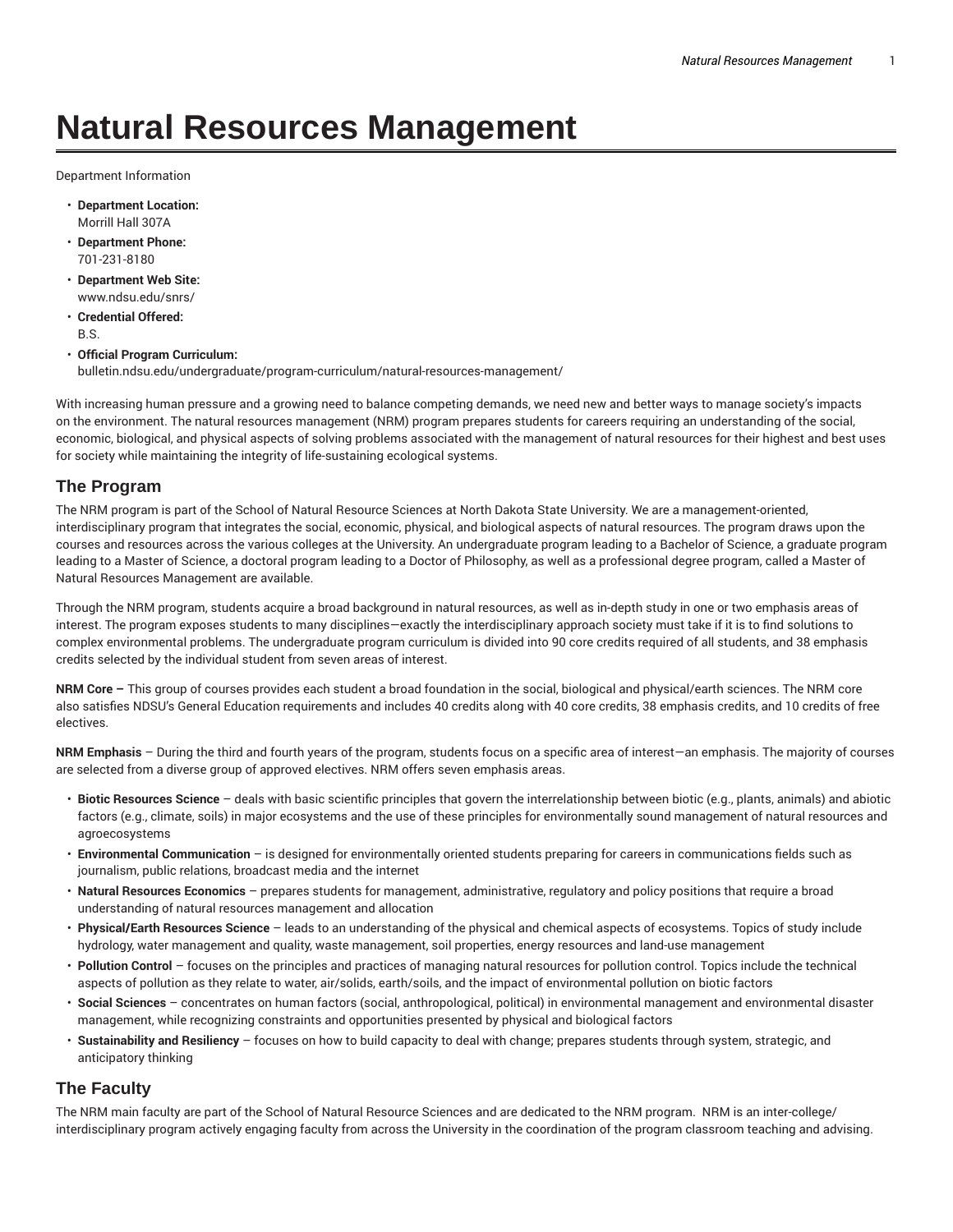## **Financial Aid and Scholarships**

Summer job opportunities in natural resources management fields are plentiful. Internship programs leading to full-time employment with several federal agencies are available. Natural resources management offers three scholarships each year ranging from \$250 to \$500 each. Additional scholarships are available through the College of Agriculture, Food Systems, and Natural Resources. Student loan, grant and work-study information is available from the Office of Financial Aid and Scholarships and One Stop.

#### **Career Opportunities**

Policy makers, elected officials at all levels of government, business leaders, farmers and ranchers are facing ever more complex, multidisciplinary and international problems dealing with natural resources and the environment. NRM graduates are prepared with the skills and knowledge for examining these problems from a holistic ecological perspective and a global social perspective. Federal government employment opportunities include U.S. Department of Agriculture, U.S. Department of the Interior, Fish and Wildlife Service, Geological Survey, Bureau of Indian Affairs, Bureau of Reclamation, Army Corps of Engineers, National Park Service, Agency for International Development, Peace Corps and more. State government opportunities include departments of natural resources, water management agencies, parks and recreation agencies, agriculture departments, health departments, Public Service Commission, Cooperative Extension Service, state Agricultural Experiment Stations and university and secondary school education. Many positions also are available with local government units. Private sector employment opportunities include mining and forest product companies, consulting firms, water organizations and non-profit conservation and environmental organizations.

# **Plan of Study**

Please note this is a sample plan of study and not an official curriculum. Actual student schedules for each semester will vary depending on start year, education goals, applicable transfer credit, and course availability. Students are encouraged to work with their academic advisor on a regular basis to review degree progress and customize an individual plan of study.

| <b>First Year</b>                 |                       |                                            |                |
|-----------------------------------|-----------------------|--------------------------------------------|----------------|
| Fall                              | <b>Credits Spring</b> |                                            | <b>Credits</b> |
| <b>BIOL 150</b><br>& 150L         |                       | 4 BIOL 151<br>& 151L                       | 4              |
| <b>NRM 225</b>                    |                       | 3 ENGL 120                                 | 3              |
| <b>NRM 150</b>                    |                       | 1 HUM & Fine Arts and Cult Div Gen<br>Ed   | 3              |
| <b>ENGL 110</b>                   |                       | 4 Wellness Gen Ed                          | $\mathbf{2}$   |
| Math placement course             |                       | 3 HUM & Fine Arts and Glob Persp<br>Gen Ed | 3              |
|                                   | 15                    |                                            | 15             |
| <b>Second Year</b>                |                       |                                            |                |
| Fall                              | <b>Credits Spring</b> |                                            | <b>Credits</b> |
| <b>COMM 110</b>                   |                       | 3 CHEM 121<br>& 121L                       | 4              |
| <b>ECON 201</b>                   |                       | 3 NRM 264                                  | 3              |
| <b>GEOL 105</b>                   |                       | 3 SOIL 210                                 | 3              |
| EMGT 101 or SOC 110               |                       | 3 STAT 330                                 | 3              |
| POLS 115 or 215                   | 3                     |                                            |                |
|                                   | 15                    |                                            | 13             |
| <b>Third Year</b>                 |                       |                                            |                |
| Fall                              | <b>Credits Spring</b> |                                            | <b>Credits</b> |
| <b>ECON 481</b>                   |                       | 3 HIST 434 or 435                          | 3              |
| <b>NRM 431</b>                    |                       | 3 RNG 452 or GEOG 455                      | $3 - 4$        |
| <b>BIOL 364</b>                   |                       | 3 Emphasis core                            | 9              |
| Select one from EMGT, POLS or SOC | 3                     |                                            |                |
| Upper Level Writing Gen Ed        | 3                     |                                            |                |
|                                   | 15                    |                                            | $15 - 16$      |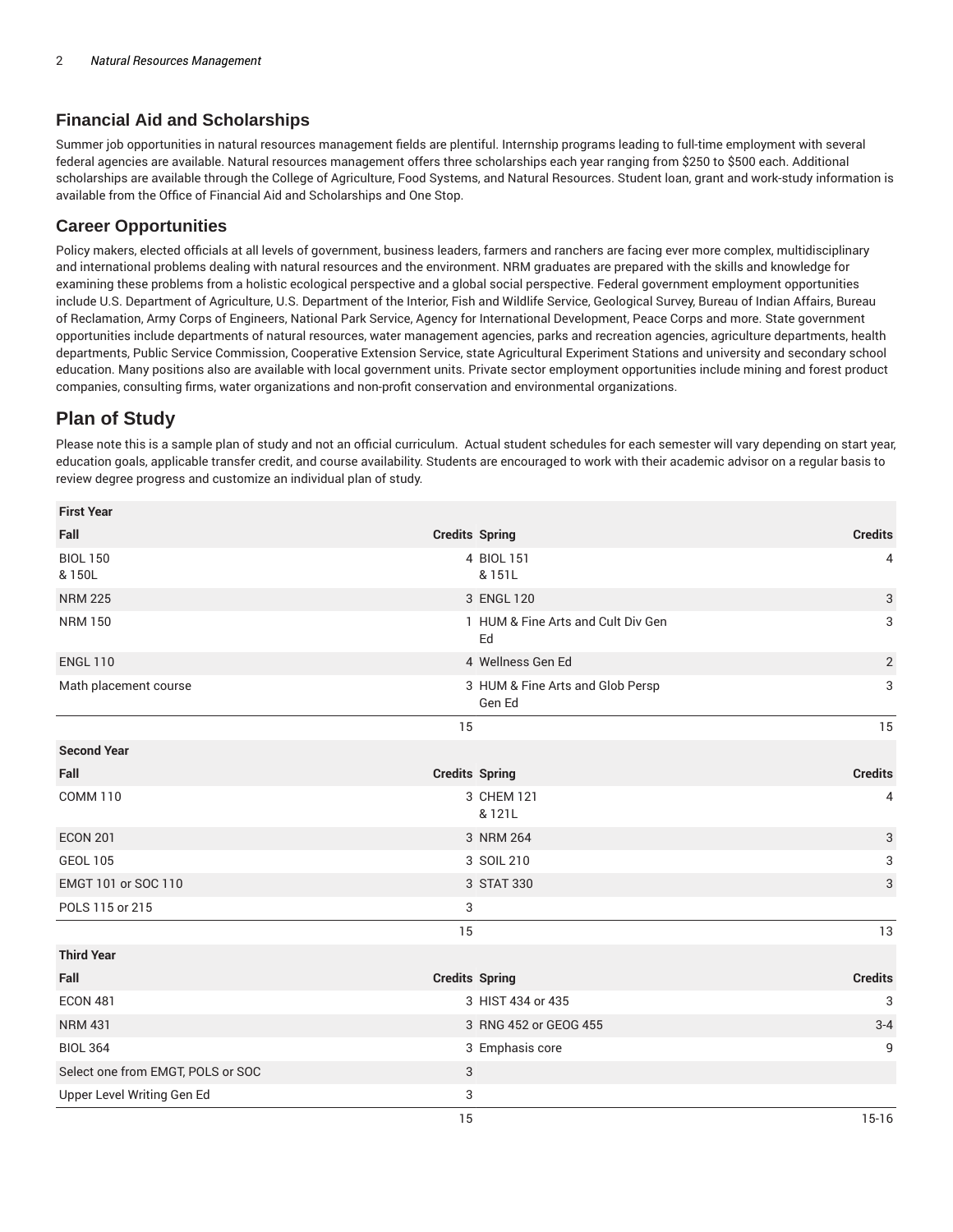| <b>Fourth Year</b> |                       |                |
|--------------------|-----------------------|----------------|
| Fall               | <b>Credits Spring</b> | <b>Credits</b> |
| NRM Emphasis Area  | 18 NRM 462            | 3              |
|                    | NRM Emphasis Area     | 11             |
|                    | 18                    | 14             |

Total Credits: 120-121

# **Natural Resources Management Emphasis Areas**

| <b>Biotic Resources Science</b>                |                                          |                |
|------------------------------------------------|------------------------------------------|----------------|
| Code                                           | Title                                    | <b>Credits</b> |
| <b>Choose One Tract - Required 6 credits</b>   |                                          | 6              |
| <b>CHEM TRACT</b>                              |                                          |                |
| <b>CHEM 122</b>                                | <b>General Chemistry II</b>              |                |
| <b>CHEM 240</b>                                | Survey of Organic Chemistry              |                |
| <b>MANAGEMENT TRACT</b>                        |                                          |                |
| RNG 453/453                                    | Rangeland Resources Watershed Management |                |
| <b>RNG 136</b>                                 | Introduction to Range Management         |                |
| <b>Required 32 additional elective credits</b> |                                          | 32             |
| <b>Total Credits</b>                           |                                          | 38             |

## **Sustainability**

| Code                                           | Title                                                 | <b>Credits</b> |
|------------------------------------------------|-------------------------------------------------------|----------------|
| <b>Required 12 credits</b>                     |                                                       |                |
| <b>NRM 420</b>                                 | Sustainable Scenarios in Natural Resources Management | 3              |
| <b>NRM 401</b>                                 | Urban-Ecosystem Management                            | 3              |
| SOC 431                                        | <b>Environmental Sociology</b>                        | 3              |
| or SOC 404                                     | <b>Community Assessment</b>                           |                |
| or POLS 442                                    | <b>Global Policy Issues</b>                           |                |
| or POLS 453                                    | <b>Environmental Policy and Politics</b>              |                |
| <b>NRM 454</b>                                 | <b>Wetland Resources Management</b>                   | 3              |
| or NRM 402                                     | River and Stream Resource Management                  |                |
| or SOIL 410                                    | Soils and Land Use                                    |                |
| or BIOL 475                                    | <b>Conservation Biology</b>                           |                |
| <b>Required 26 additional elective credits</b> |                                                       | 26             |

Total Credits 38

## **Physical/Earth Resources Science**

| Code                                           | <b>Title</b>                    | <b>Credits</b> |
|------------------------------------------------|---------------------------------|----------------|
| <b>Required 13 credits</b>                     |                                 |                |
| <b>CHEM 122</b>                                | <b>General Chemistry II</b>     | 3              |
| CHEM 122L                                      | General Chemistry II Laboratory |                |
| GEOL 300                                       | <b>Environmental Geology</b>    | 3              |
| or GEOG 412                                    | Geomorphology                   |                |
| <b>SOIL 322</b>                                | Soil Fertility and Fertilizers  | 3              |
| or SOIL 351                                    | Soil Ecology                    |                |
| <b>SOIL 410</b>                                | Soils and Land Use              | 3              |
| or SOIL 444                                    | Soil Genesis and Survey         |                |
| <b>Required 25 additional elective credits</b> |                                 | 25             |
| <b>Total Credits</b>                           |                                 | 38             |